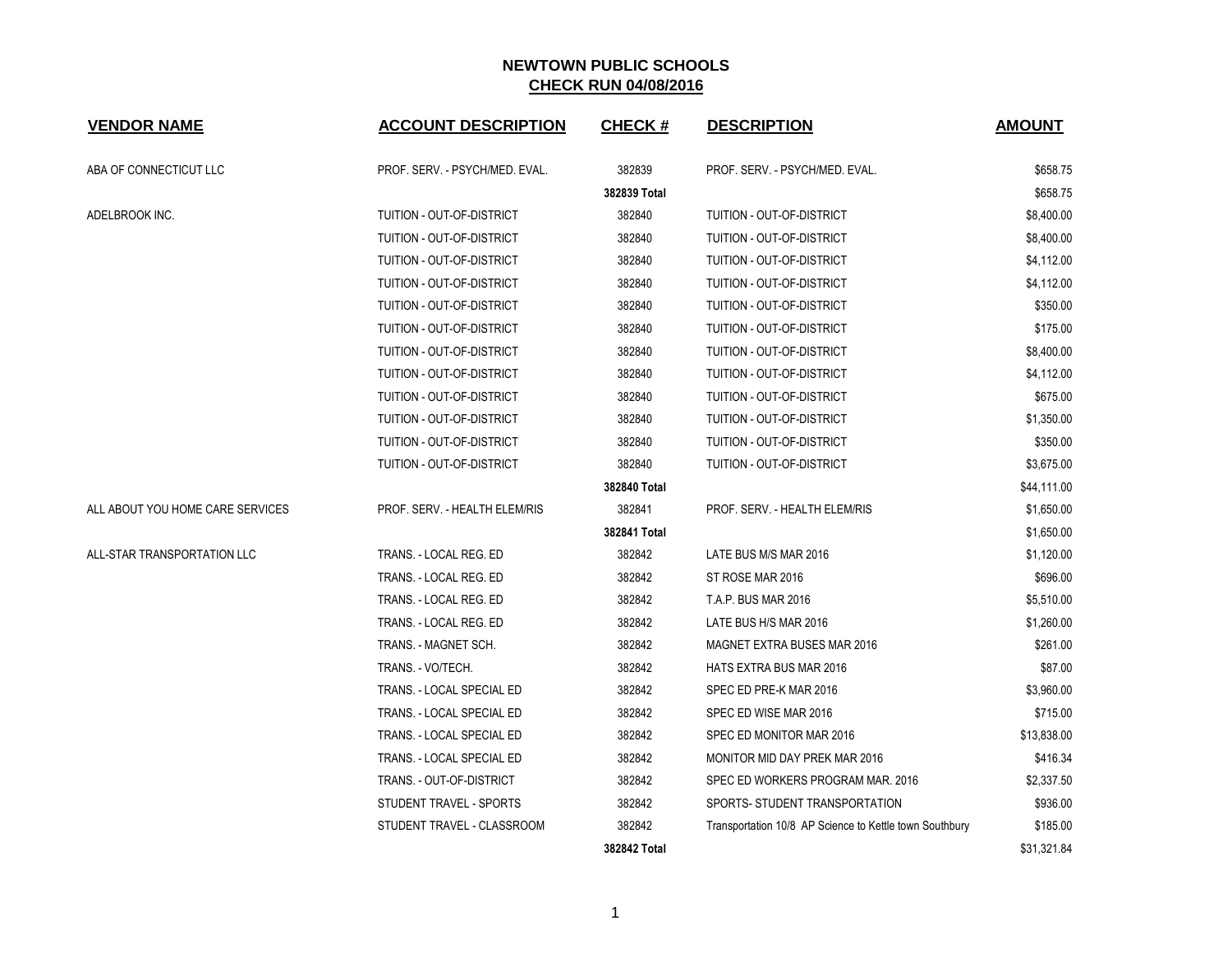| <b>VENDOR NAME</b>                 | <b>ACCOUNT DESCRIPTION</b>       | <b>CHECK#</b> | <b>DESCRIPTION</b>                                    | <b>AMOUNT</b> |
|------------------------------------|----------------------------------|---------------|-------------------------------------------------------|---------------|
| MADELEINE ALLEN                    | MEMBERSHIPS - ELEM.              | 382843        | LICENSE RENEWAL                                       | \$110.00      |
|                                    |                                  | 382843 Total  |                                                       | \$110.00      |
| ALTUS POWER FUNDS, LLC SERIES II   | ELECTRICITY - M.S.               | 382844        | SOLAR MAR 2016 19,793. KWH                            | \$1,817.00    |
|                                    |                                  | 382844 Total  |                                                       | \$1,817.00    |
| AMERICAN RED CROSS                 | STAFF TRAIN. - HEALTH ADMIN.     | 382845        | CPR/FIRST AID TRAINING 2015/16                        | \$456.00      |
|                                    |                                  | 382845 Total  |                                                       | \$456.00      |
| ASCOT EDUCATION LLC                | TUITION - OUT-OF-DISTRICT        | 382846        | TUITION - OUT-OF-DISTRICT                             | \$6,384.00    |
|                                    |                                  | 382846 Total  |                                                       | \$6,384.00    |
| <b>EVELYN BACHAR</b>               | STAFF TRAVEL - PUPIL SERV.       | 382847        | TRAVEL NEAT CONFERENCE                                | \$54.00       |
|                                    |                                  | 382847 Total  |                                                       | \$54.00       |
| <b>BAGEL DELIGHT</b>               | OFF. SUPPLIES - ADMIN.           | 382848        | Refreshments for Para professional day.               | \$39.95       |
|                                    |                                  | 382848 Total  |                                                       | \$39.95       |
| <b>LAURA BATTISTI</b>              | STAFF TRAVEL - CLASSROOM         | 382849        | TRAVEL NEASC SEMINAR                                  | \$28.84       |
|                                    |                                  | 382849 Total  |                                                       | \$28.84       |
| <b>BEACON GRAPHICS LLC</b>         | INSTR. SUPPLIES - TECH ED.       | 382850        | 24wide paper-RED- WHITE YELLOW                        | \$125.72      |
|                                    | INSTR. SUPPLIES - TECH ED.       | 382850        | <b>SHIPPING</b>                                       | \$18.39       |
|                                    |                                  | 382850 Total  |                                                       | \$144.11      |
| THE BEE PUBLISHING CO.             | ADVERTISING - BUS. SERV.         | 382851        | ADV. 4028 03/04/16 & 03/15/16                         | \$81.00       |
|                                    |                                  | 382851 Total  |                                                       | \$81.00       |
| KATHLEEN M. BREMER                 | CONTRACTED SERV. - WORLD LANG.   | 382852        | STIPEND FOR HOST FOR CHINESE GUEST TEACHER            | \$150.00      |
|                                    |                                  | 382852 Total  |                                                       | \$150.00      |
| <b>GINA CAPPELLI</b>               | INSTR. SUPPLIES - CLASSROOM      | 382853        | <b>K FOLDERS</b>                                      | \$90.16       |
|                                    |                                  | 382853 Total  |                                                       | \$90.16       |
| CAROLINA BIOLOGICAL SUPPLY COMPANY | INSTR. SUPPLIES - SCIENCE        | 382854        | SEE ATTACHED ORDER                                    | \$96.39       |
|                                    |                                  | 382854 Total  |                                                       | \$96.39       |
| CONNIE CARUSO                      | MEDICAL SUPPLIES - ELEM.         | 382855        | <b>LITHIUM BATTERIES</b>                              | \$18.98       |
|                                    |                                  | 382855 Total  |                                                       | \$18.98       |
| CONNEC-TO-TALK                     | PROF. SERV. - PSYCH/MED. EVAL.   | 382856        | PROF. SERV. - PSYCH/MED. EVAL.                        | \$544.50      |
|                                    |                                  | 382856 Total  |                                                       | \$544.50      |
| CONNECTICUT INVENTION CONVENTION   | <b>INSTR. SUPPLIES - SCIENCE</b> | 382857        | Registration for 1 student for April 30th convention. | \$25.00       |
|                                    |                                  | 382857 Total  |                                                       | \$25.00       |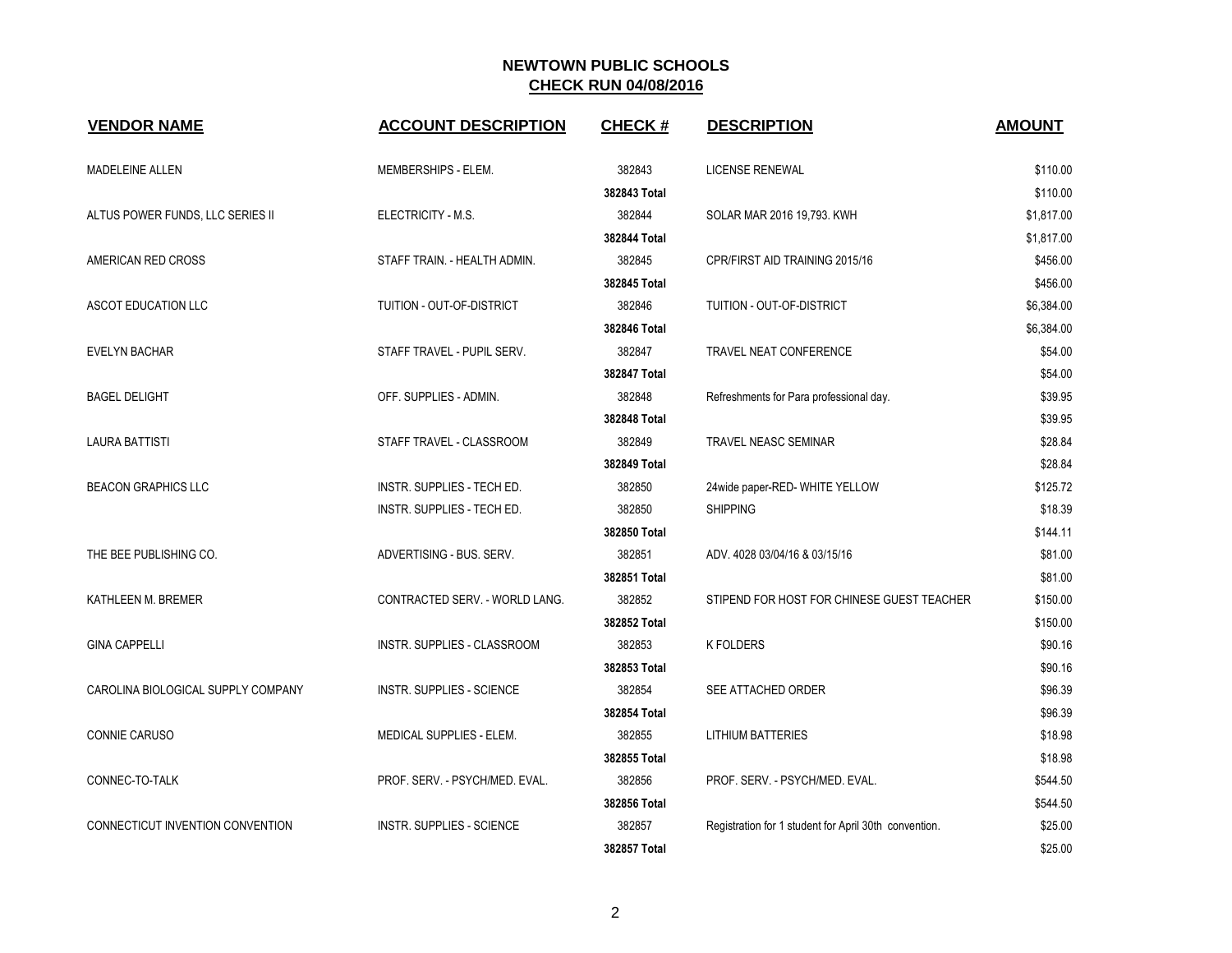| <b>VENDOR NAME</b>                       | <b>ACCOUNT DESCRIPTION</b>       | <b>CHECK#</b> | <b>DESCRIPTION</b>                              | <b>AMOUNT</b> |
|------------------------------------------|----------------------------------|---------------|-------------------------------------------------|---------------|
| JENNA CONNORS                            | INSTR. SUPPLIES - CLASSROOM      | 382858        | <b>SREM SUPPLIES</b>                            | \$275.00      |
|                                          |                                  | 382858 Total  |                                                 | \$275.00      |
| <b>KRISTINE COTTON</b>                   | <b>TUTORS - HOMEBOUND</b>        | 382859        | SERV 03/22/16 - 04/01/16                        | \$451.25      |
|                                          |                                  | 382859 Total  |                                                 | \$451.25      |
| PAUL DEVINE                              | STAFF TRAVEL - B & G ADMIN.      | 382860        | TRAVEL MARCH 2016                               | \$81.54       |
|                                          |                                  | 382860 Total  |                                                 | \$81.54       |
| <b>EAST RIVER ENERGY INC.</b>            | FUEL OIL - M.S.                  | 382861        | OIL 5037H 7199.0 GAL                            | \$21,525.01   |
|                                          |                                  | 382861 Total  |                                                 | \$21,525.01   |
| <b>EVERSOURCE</b>                        | ELECTRICITY - S.H.               | 382862        | ELEC 51922733035 90.90 KWH                      | \$32.45       |
|                                          | ELECTRICITY - RIS.               | 382862        | ELEC 51324453075 148,595. KWH                   | \$23,342.45   |
|                                          | ELECTRICITY - M.S.               | 382862        | ELEC 5168443072 53,421. KWH                     | \$8,676.17    |
|                                          | ELECTRICITY - M.S.               | 382862        | ELEC 51352546030                                | \$404.11      |
|                                          | ELECTRICITY - H.S.               | 382862        | ELEC 51356633040 29. KWH                        | \$93.84       |
|                                          | ELECTRICITY - H.S.               | 382862        | ELEC 51418253076 399600. KWH                    | \$60,130.05   |
|                                          |                                  | 382862 Total  |                                                 | \$92,679.07   |
|                                          | PROPANE & NATURAL GAS - RIS.     | 382863        | GAS 57526160064 245. CCF                        | \$284.09      |
|                                          | PROPANE & NATURAL GAS - M.S.     | 382863        | GAS 57201350022 325. CCF                        | \$353.49      |
|                                          |                                  | 382863 Total  |                                                 | \$637.58      |
| ANDREW A. FEINSTEIN, ATTORNEY AT LAW, LL | TUITION - OUT-OF-DISTRICT        | 382864        | TUITION - OUT-OF-DISTRICT                       | \$15,000.00   |
|                                          |                                  | 382864 Total  |                                                 | \$15,000.00   |
| <b>FISHER SCIENTIFIC</b>                 | <b>INSTR. SUPPLIES - SCIENCE</b> | 382865        | See Attached List BRIDGET BERECHID FORENSIC     | \$176.74      |
|                                          | <b>INSTR. SUPPLIES - SCIENCE</b> | 382865        | See Attached List BRIDGET BERECHID FORENSIC     | \$367.14      |
|                                          | <b>INSTR. SUPPLIES - SCIENCE</b> | 382865        | See Attached List                               | \$368.51      |
|                                          |                                  | 382865 Total  |                                                 | \$912.39      |
| FOLLETT SCHOOL SOLUTIONS INC.            | <b>TEXTBOOKS - ENGLISH</b>       | 382866        | 9780329537975 king lear follett bound hardcover | \$202.60      |
|                                          |                                  | 382866 Total  |                                                 | \$202.60      |
| HB COMMUNICATIONS INC.                   | REPAIRS - INFO. TECH.            | 382867        | Epson Powerlite 530 3200 Lumens                 | \$1,538.00    |
|                                          | REPAIRS - INFO. TECH.            | 382867        | Chief Coupler CMA 270                           | \$50.00       |
|                                          | REPAIRS - INFO. TECH.            | 382867        | Chief Fixed 6 inch pipe CMS006W                 | \$40.00       |
|                                          | REPAIRS - INFO. TECH.            | 382867        | <b>Travel Time</b>                              | \$115.50      |
|                                          | REPAIRS - INFO. TECH.            | 382867        | On Site Labor                                   | \$308.00      |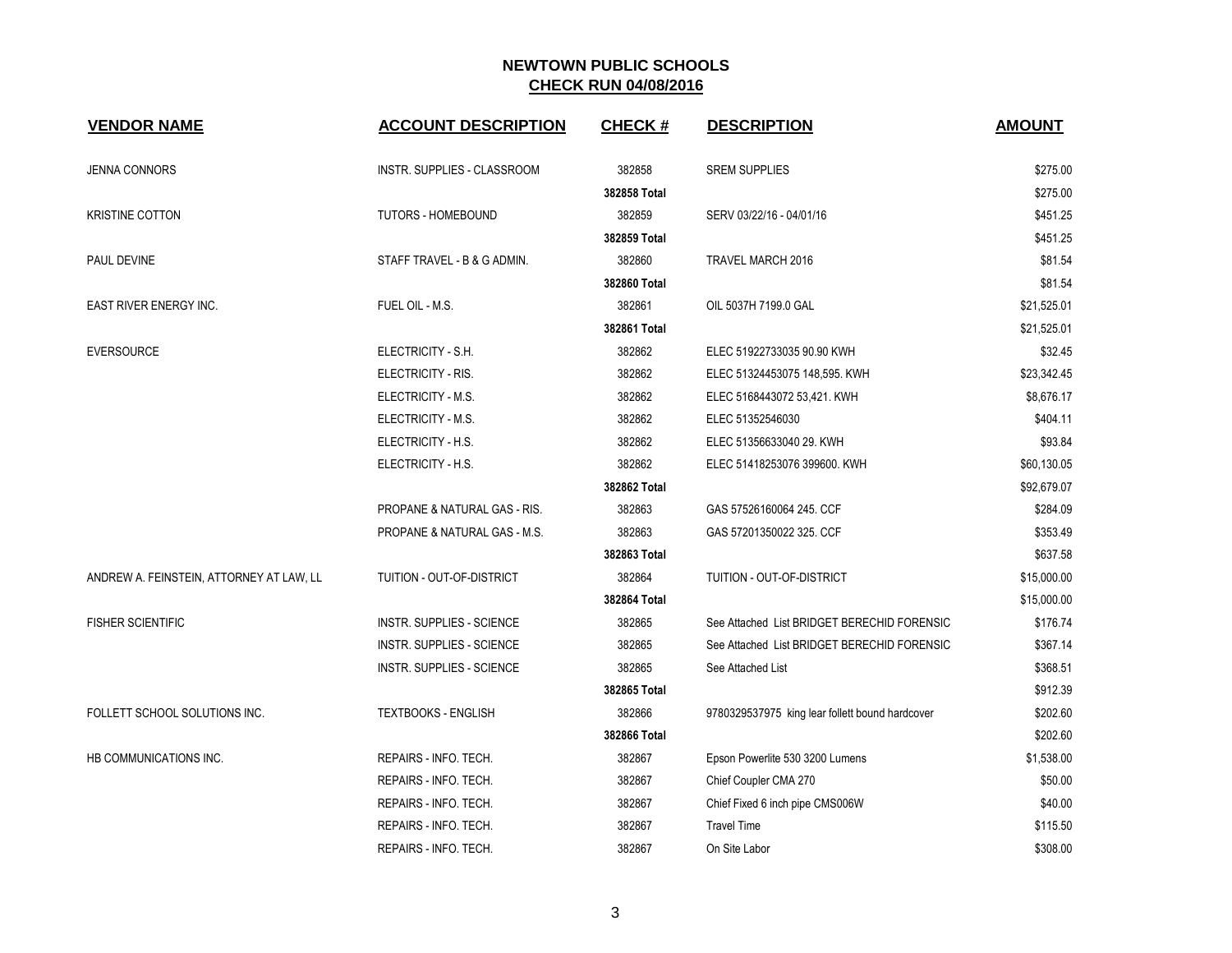| <b>VENDOR NAME</b>            | <b>ACCOUNT DESCRIPTION</b>     | <b>CHECK#</b> | <b>DESCRIPTION</b>                                | <b>AMOUNT</b> |
|-------------------------------|--------------------------------|---------------|---------------------------------------------------|---------------|
| HB COMMUNICATIONS INC.        | REPAIRS - INFO. TECH.          | 382867        | Re Program Crestron                               | \$500.00      |
|                               |                                | 382867 Total  |                                                   | \$2,551.50    |
| HEARTSMART.COM                | MEDICAL SUPPLIES - H.S.        | 382868        | 2- Phillips OnSite/FRX Replacement Battery        | \$270.40      |
|                               | MEDICAL SUPPLIES - H.S.        | 382868        | Phillips Heart Start replacement adult pad        | \$67.00       |
|                               |                                | 382868 Total  |                                                   | \$337.40      |
| <b>ITSAVVY LLC</b>            | INSTR. SUPPLIES - COMPUTER ED. | 382869        | Magenta, Item 8WNV5.                              | \$91.43       |
|                               | INSTR. SUPPLIES - COMPUTER ED. | 382869        | Dell Toner for LaserJet 2155, Yellow, Item NPDXG  | \$182.86      |
|                               | INSTR. SUPPLIES - COMPUTER ED. | 382869        | Cyan, Item769T5                                   | \$185.34      |
|                               | INSTR. SUPPLIES - COMPUTER ED. | 382869        | Magenta, Item 8WNV5.                              | \$91.43       |
|                               | REPAIRS - INFO. TECH.          | 382869        | Hard Drive 160 GB internal 2.5inch SATA 3Gb       | \$339.32      |
|                               |                                | 382869 Total  |                                                   | \$890.38      |
| <b>LISA JOHNS</b>             | STAFF TRAVEL - INFO. TECH.     | 382870        | STAFF TRAVEL - INFO. TECH.                        | \$48.38       |
|                               |                                | 382870 Total  |                                                   | \$48.38       |
| KIDS LANGUAGE CENTER          | CONTRACTED SERV. - SP/HEAR.    | 382871        | CONTRACTED SERV. - SP/HEAR.                       | \$600.00      |
|                               |                                | 382871 Total  |                                                   | \$600.00      |
| KLINGBERG FAMILY CENTERS INC. | TUITION - OUT-OF-DISTRICT      | 382872        | TUITION - OUT-OF-DISTRICT                         | \$8,330.30    |
|                               |                                | 382872 Total  |                                                   | \$8,330.30    |
| KNOWLEDGE MATTERS INC.        | INSTR. SUPPLIES - BUSINESS ED  | 382873        | LAB LICENSE VIRTUAL BUSINESS                      | \$1,195.00    |
|                               |                                | 382873 Total  |                                                   | \$1,195.00    |
| PAM KOHN                      | INSTR. SUPPLIES - READING      | 382874        | <b>BOOK LABELS</b>                                | \$33.16       |
|                               |                                | 382874 Total  |                                                   | \$33.16       |
| CARLA LARRACUENTE             | STAFF TRAVEL - PUPIL SERV.     | 382875        | <b>TRAVEL MARCH 2016</b>                          | \$29.43       |
|                               |                                | 382875 Total  |                                                   | \$29.43       |
| DR. ANA PAULA MACHADO         | MEDICAL ADVISOR - HEALTH ADMIN | 382876        | MEDICAL DIRECTOR APR 2016                         | \$1,000.00    |
|                               |                                | 382876 Total  |                                                   | \$1,000.00    |
| W.B. MASON., INC.             | OFF. SUPPLIES - BUS. SERV.     | 382877        | WATER 2015/16                                     | (\$30.00)     |
|                               | OFF. SUPPLIES - BUS. SERV.     | 382877        | WATER 2015/16                                     | (\$66.00)     |
|                               | OFF. SUPPLIES - BUS. SERV.     | 382877        | <b>WATER 2015/16</b>                              | \$64.87       |
|                               | OFF. SUPPLIES - BUS. SERV.     | 382877        | <b>SUPPLIES 2015/16</b>                           | \$37.61       |
|                               | OFF. SUPPLIES - BUS. SERV.     | 382877        | <b>SUPPLIES 2015/16</b>                           | \$61.96       |
|                               | OFF. SUPPLIES - H.S.           | 382877        | 4 cases of #BWKTRANSCUP5CT                        | \$207.96      |
|                               | INSTR. SUPPLIES - GUIDANCE     | 382877        | Verbatin USB Flash Drive - VER-95236 - 4 GB - Red | \$50.94       |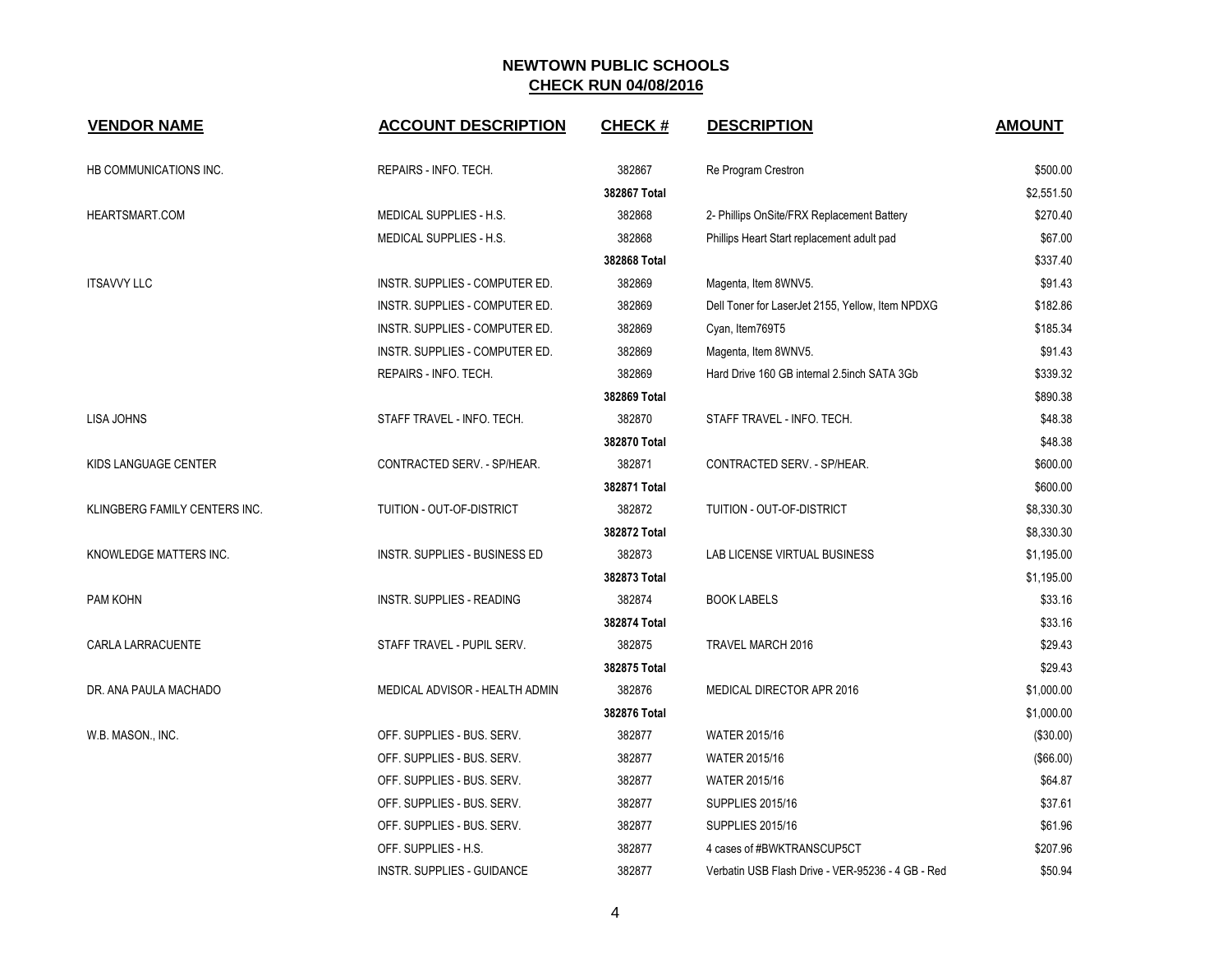| <b>VENDOR NAME</b>                       | <b>ACCOUNT DESCRIPTION</b>         | <b>CHECK#</b> | <b>DESCRIPTION</b>                                     | <b>AMOUNT</b> |
|------------------------------------------|------------------------------------|---------------|--------------------------------------------------------|---------------|
|                                          |                                    |               |                                                        |               |
| W.B. MASON., INC.                        | INSTR. SUPPLIES - GUIDANCE         | 382877        | Verbatin USB Flash Drive - VER-95507 - 8 GB - Red      | \$53.94       |
|                                          | INSTR. SUPPLIES - WORLD LANG.      | 382877        | PAPER TOWELS, FILE FOLDER LABELS, CORR. TAPE           | \$278.48      |
|                                          | INSTR. SUPPLIES - SOC. STUDIES     | 382877        | PENCILS, PAPER TOWELS, YELLOW LINED                    | \$145.56      |
|                                          | <b>INSTR. SUPPLIES - CLASSROOM</b> | 382877        | Classroom supplies: glue stix, pencils, post its, tape | \$519.40      |
|                                          | <b>INSTR. SUPPLIES - CLASSROOM</b> | 382877        | Classroom supplies: glue stix, pencils, post its, tape | \$85.12       |
|                                          | INSTR. SUPPLIES - CLASSROOM        | 382877        | Classroom supplies: glue stix, pencils, post its, tape | \$36.00       |
|                                          | INSTR. SUPPLIES - WORLD LANG.      | 382877        | 20 BOXES EXPO DRY ERASE MARKERS BLACK-W                | \$189.40      |
|                                          | INSTR. SUPPLIES - WORLD LANG.      | 382877        | EARTH FRIENDLY AIR FRESHNER-LAV/MINT                   | \$3.99        |
|                                          | <b>INSTR. SUPPLIES - MATH</b>      | 382877        | 20 BOXES EXPO DRY ERASE MARKERS BLACK                  | \$189.40      |
|                                          | INSTR. SUPPLIES - SOC. STUDIES     | 382877        | 20 BOXES EXPO DRY ERASE MARKERS BLACK                  | \$189.40      |
|                                          | INSTR. SUPPLIES - CLASSROOM        | 382877        | White copy paper, WBM21200, 8.5 x 11, cases            | \$968.40      |
|                                          | <b>INSTR. SUPPLIES - SCIENCE</b>   | 382877        | see attached list                                      | \$5.74        |
|                                          | <b>INSTR. SUPPLIES - SCIENCE</b>   | 382877        | see attached list                                      | \$75.72       |
|                                          | <b>INSTR. SUPPLIES - SCIENCE</b>   | 382877        | see attached list                                      | \$8.09        |
|                                          | OFF. SUPPLIES - PUPIL SERV.        | 382877        | DYMO LABELS 30252                                      | \$46.59       |
|                                          |                                    | 382877 Total  |                                                        | \$3,122.57    |
| MCGRAW-HILL SCHOOL EDUCATION HOLDINGS LL | TEXTBOOKS - CURR. DEVELOP.         | 382878        | order for SHS SEE ATTACHED                             | \$435.72      |
|                                          |                                    | 382878 Total  |                                                        | \$435.72      |
| <b>CHRIS MORETTI</b>                     | INSTR. SUPPLIES - CLASSROOM        | 382879        | <b>STEM NIGHT</b>                                      | \$107.75      |
|                                          |                                    | 382879 Total  |                                                        | \$107.75      |
| MUSIC & ARTS CENTER, INC.                | EQUIPMENT - MUSIC                  | 382880        | Jupiter 594 Baritone Saxophone. . Free Shipping        | \$3,058.00    |
|                                          |                                    | 382880 Total  |                                                        | \$3,058.00    |
| <b>NCS PEARSON INC.</b>                  | INSTR. SUPPLIES - PSYCH.           | 382881        | CELF-5 RECORD FORMS AGES 5-8 ITEM: 0158036328          | \$154.00      |
|                                          | INSTR. SUPPLIES - PSYCH.           | 382881        | <b>SHIPPING</b>                                        | \$10.00       |
|                                          |                                    | 382881 Total  |                                                        | \$164.00      |
| THE NEAT CENTER AT OAK HILL              | REPAIRS - SP/HEAR.                 | 382882        | REPAIRS - SP/HEAR.                                     | \$150.00      |
|                                          |                                    | 382882 Total  |                                                        | \$150.00      |
| DONNA NORLING                            | INSTR. SUPPLIES - CLASSROOM        | 382883        | <b>POSTAGE</b>                                         | \$28.00       |
|                                          |                                    | 382883 Total  |                                                        | \$28.00       |
| <b>CATHY OSTAR</b>                       | INSTR. SUPPLIES - T.A.P./FLEX      | 382884        | SUPPLIES INSTRUCTIONAL                                 | \$237.18      |
|                                          |                                    | 382884 Total  |                                                        | \$237.18      |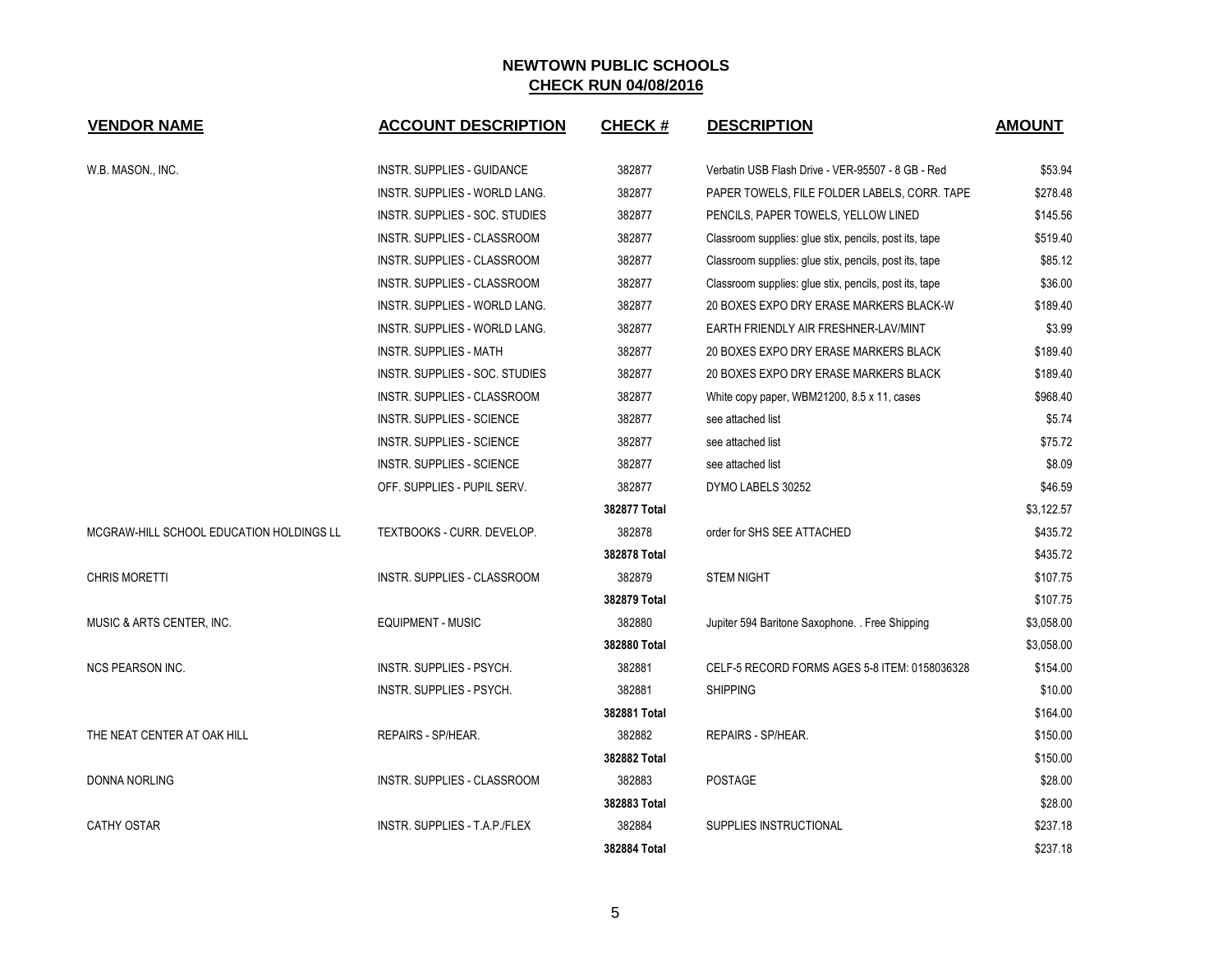| <b>VENDOR NAME</b>                | <b>ACCOUNT DESCRIPTION</b>       | <b>CHECK#</b> | <b>DESCRIPTION</b>                                        | <b>AMOUNT</b> |
|-----------------------------------|----------------------------------|---------------|-----------------------------------------------------------|---------------|
| PASCO SCIENTIFIC                  | <b>INSTR. SUPPLIES - SCIENCE</b> | 382885        | SEE ATTACHED LIST-Torrance, Physics                       | \$386.00      |
|                                   |                                  | 382885 Total  |                                                           | \$386.00      |
| PEARSON EDUCATION INC.            | <b>INSTR. SUPPLIES - ENGLISH</b> | 382886        | Workbooks and other classroom teaching items per attached | \$189.70      |
|                                   | <b>INSTR. SUPPLIES - ENGLISH</b> | 382886        | Shipping                                                  | \$14.23       |
|                                   |                                  | 382886 Total  |                                                           | \$203.93      |
| <b>J.W. PEPPER &amp; SON INC.</b> | <b>INSTR. SUPPLIES - MUSIC</b>   | 382887        | Beach Boys Blast CD - 10022961                            | \$34.99       |
|                                   | <b>INSTR. SUPPLIES - MUSIC</b>   | 382887        | Take A Chance on Me - 10070644                            | \$2.35        |
|                                   | <b>INSTR. SUPPLIES - MUSIC</b>   | 382887        | Hello SSA - 10561328                                      | \$2.25        |
|                                   | <b>INSTR. SUPPLIES - MUSIC</b>   | 382887        | Linus and Lucy 2 Part - 10455746                          | \$2.25        |
|                                   | <b>INSTR. SUPPLIES - MUSIC</b>   | 382887        | The Sound of Silence 2 part - 10455115                    | \$1.95        |
|                                   | <b>INSTR. SUPPLIES - MUSIC</b>   | 382887        | Rhythm of the Night - 10455158                            | \$1.95        |
|                                   | <b>INSTR. SUPPLIES - MUSIC</b>   | 382887        | Shipping                                                  | \$8.99        |
|                                   |                                  | 382887 Total  |                                                           | \$54.73       |
| <b>DONNA PERUGINI</b>             | STUDENT TRAVEL - CLASSROOM       | 382888        | TRAVEL DEC & JAN 2015/16                                  | \$11.76       |
|                                   | STAFF TRAVEL - CLASSROOM         | 382888        | TRAVEL FEB & MAR 2016                                     | \$9.72        |
|                                   |                                  | 382888 Total  |                                                           | \$21.48       |
| <b>PETTY CASH</b>                 | OFF. SUPPLIES - ADMIN.           | 382889        | PETTY CASH                                                | \$103.60      |
|                                   |                                  | 382889 Total  |                                                           | \$103.60      |
| PLIXER INTERNATIONAL              | TECH. SOFTWARE - INFO. TECH.     | 382890        | Scrutinizer Win for 5 devices 1 year maintenance          | \$926.00      |
|                                   | TECH. SOFTWARE - INFO. TECH.     | 382890        | Advanced reporting 5 devices 1 year maintenance           | \$411.00      |
|                                   |                                  | 382890 Total  |                                                           | \$1,337.00    |
| POWERFUL SIGNAL LLC               | EQUIPMENT - INFO. TECH.          | 382891        | Part and equipment for Five band Solution with 1/2 inch   | \$5,505.56    |
|                                   |                                  | 382891 Total  |                                                           | \$5,505.56    |
| PRO-ED                            | <b>INSTR. SUPPLIES - PSYCH.</b>  | 382892        | LISTENING COMPREHENSION TEST 2 ITEM                       | \$83.90       |
|                                   | INSTR. SUPPLIES - PSYCH.         | 382892        | <b>SHIPPING</b>                                           | \$8.39        |
|                                   | INSTR. SUPPLIES - PSYCH.         | 382892        | CAS2 EXAM RECORD FORMS                                    | \$90.00       |
|                                   | INSTR. SUPPLIES - PSYCH.         | 382892        | CAS2 STUDENT RESPONSE AGES 8-18                           | \$92.00       |
|                                   | INSTR. SUPPLIES - PSYCH.         | 382892        | CAS2 MEMORY RESPONSE AGES 5-18                            | \$74.00       |
|                                   | INSTR. SUPPLIES - PSYCH.         | 382892        | <b>SHIPPING</b>                                           | \$25.60       |
|                                   |                                  | 382892 Total  |                                                           | \$373.89      |
| RALLY! EDUCATION                  | TEXTBOOKS - CURR. DEVELOP.       | 382893        | SEE ATTACHED (Reading)                                    | \$262.90      |
|                                   |                                  | 382893 Total  |                                                           | \$262.90      |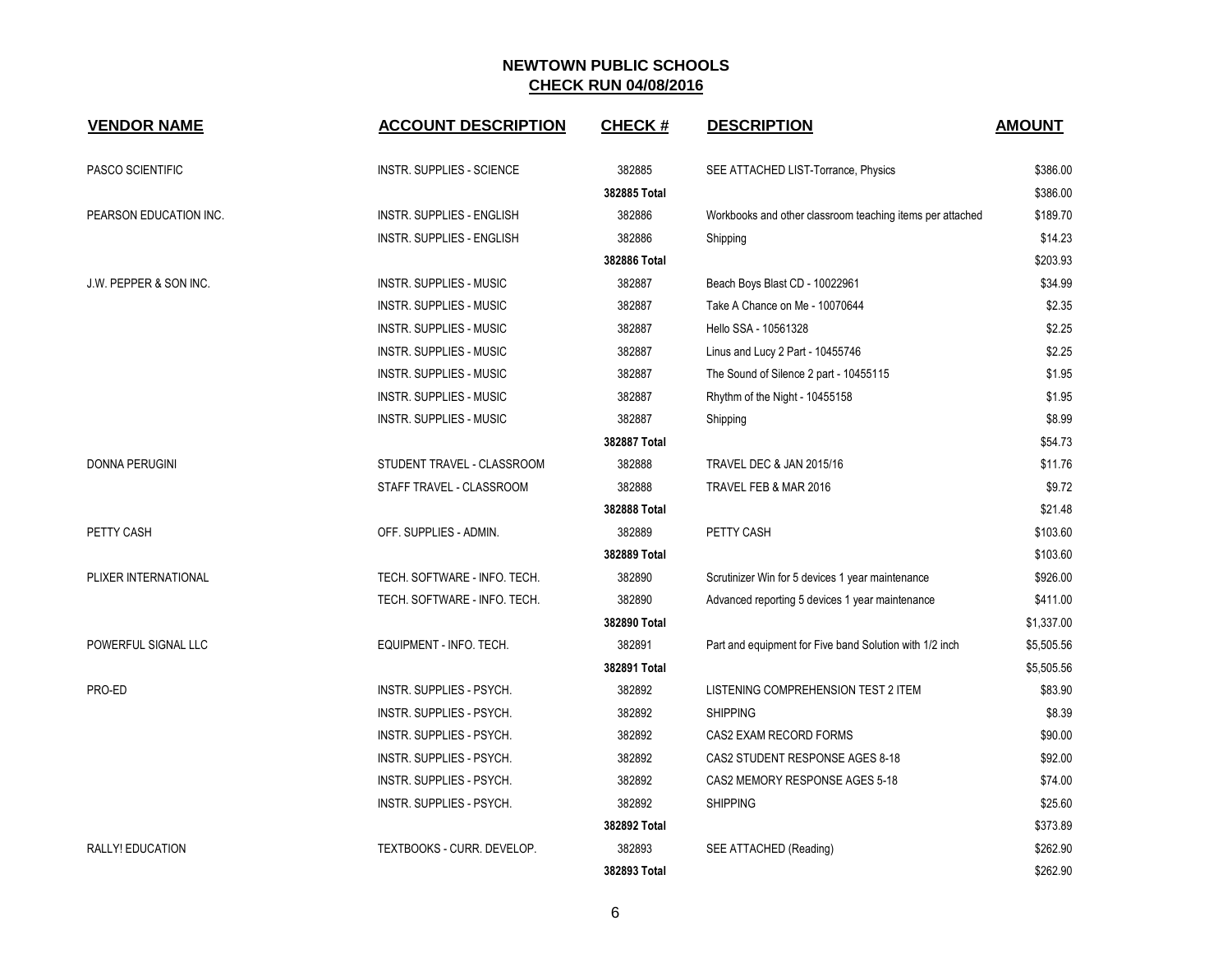| <b>VENDOR NAME</b>              | <b>ACCOUNT DESCRIPTION</b>        | <b>CHECK#</b> | <b>DESCRIPTION</b>                                  | <b>AMOUNT</b> |
|---------------------------------|-----------------------------------|---------------|-----------------------------------------------------|---------------|
| ELIZABETH T. RICKEY             | <b>TUTORS - HOMEBOUND</b>         | 382894        | <b>TUTORS - HOMEBOUND</b>                           | \$800.00      |
|                                 |                                   | 382894 Total  |                                                     | \$800.00      |
| <b>NELSON M. SANTOS</b>         | STAFF TRAVEL - INFO. TECH.        | 382895        | STAFF TRAVEL - INFO. TECH.                          | \$65.77       |
|                                 | STAFF TRAVEL - INFO. TECH.        | 382895        | STAFF TRAVEL - INFO. TECH.                          | \$51.03       |
|                                 | STAFF TRAVEL - INFO. TECH.        | 382895        | STAFF TRAVEL - INFO. TECH.                          | \$51.84       |
|                                 |                                   | 382895 Total  |                                                     | \$168.64      |
| SCHOLASTIC INC.                 | <b>TEXTBOOKS - CURR. DEVELOP.</b> | 382896        | Misc. Titles See attached                           | \$52.59       |
|                                 |                                   | 382896 Total  |                                                     | \$52.59       |
| SCHOOL HEALTH CORPORATION       | <b>MEDICAL SUPPLIES - H.S.</b>    | 382897        | AU13115-VeraTemp Non Contact Thermometer            | \$79.99       |
|                                 | STAFF TRAIN. - CLASSROOM          | 382897        | <b>CPR IN SCHOOL TRAINING</b>                       | \$625.00      |
|                                 | MEDICAL SUPPLIES - ELEM.          | 382897        | AU-44002-Halls- Cherry cough drops                  | \$25.90       |
|                                 | MEDICAL SUPPLIES - ELEM.          | 382897        | AU44535-Honey Lemon cough drops(RIS)                | \$26.20       |
|                                 | MEDICAL SUPPLIES - H.S.           | 382897        | Cough drops # AU44221                               | \$29.59       |
|                                 | MEDICAL SUPPLIES - H.S.           | 382897        | <b>FREIGHT</b>                                      | \$8.95        |
|                                 |                                   | 382897 Total  |                                                     | \$795.63      |
| <b>SCHOOL SPECIALTY</b>         | INSTR. SUPPLIES - CLASSROOM       | 382898        | Supplies, stapler, staples, pens, see attached      | \$130.57      |
|                                 |                                   | 382898 Total  |                                                     | \$130.57      |
| SHI INTERNATIONAL CORP.         | <b>REPAIRS - COMPUTER ED.</b>     | 382899        | Lenovo Keyboard for X131e, part #31616015           | \$96.00       |
|                                 | INSTR. SUPPLIES - INFO. TECH.     | 382899        | Lenovo N22 Chromebook 80 SF 1.6 GHz, 4 GB Ram       | \$189.40      |
|                                 | INSTR. SUPPLIES - INFO. TECH.     | 382899        | Lenovo Extended Service Agreement 3 years           | \$44.00       |
|                                 | INSTR. SUPPLIES - INFO. TECH.     | 382899        | Acad Chromeos management Svc Only                   | \$25.00       |
|                                 |                                   | 382899 Total  |                                                     | \$354.40      |
| SOCIAL STUDIES SCHOOL SERVICE   | INSTR. SUPPLIES - SOC. STUDIES    | 382900        | Set of 30 maps, Physical-Political World and US Map | \$420.00      |
|                                 | INSTR. SUPPLIES - SOC. STUDIES    | 382900        | Shipping                                            | \$50.40       |
|                                 |                                   | 382900 Total  |                                                     | \$470.40      |
| SOUTHFIELD CENTER FOR PSY. SERV | CONTRACTED SERV. - SP/HEAR.       | 382901        | PPT                                                 | \$400.00      |
|                                 | CONTRACTED SERV. - SP/HEAR.       | 382901        | PPT                                                 | \$750.00      |
|                                 |                                   | 382901 Total  |                                                     | \$1,150.00    |
| JOHN STANLEY OFFICE EQUIPMENT   | REPAIRS - INFO. TECH.             | 382902        | Replace LVPS Auto IRIS, parts and service           | \$345.00      |
|                                 |                                   | 382902 Total  |                                                     | \$345.00      |
| <b>TODD STENTIFORD</b>          | <b>INSTR. SUPPLIES - SCIENCE</b>  | 382903        | <b>SMATOMS KIT GLUCOSE</b>                          | \$50.00       |
|                                 |                                   | 382903 Total  |                                                     | \$50.00       |